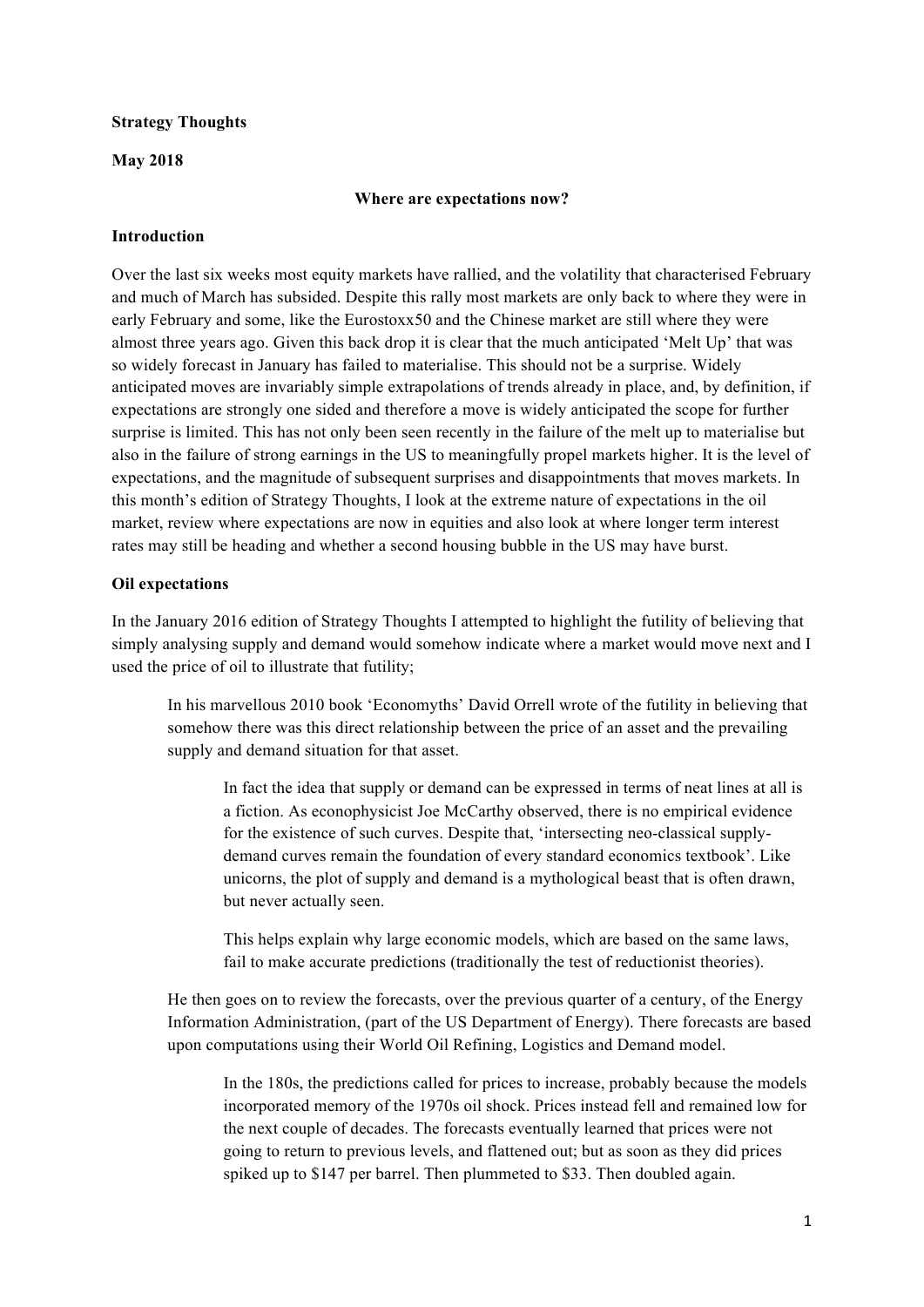This oil price spike played a large part in exacerbating the credit crunch, but went completely unpredicted by the experts. The reason is that it had absolutely nothing to do with supply or demand. According to the EIA, world oil supply actually *rose,* and demand *dropped,* in the six months preceding the spike.

Oil is obviously closer to the opposite price extreme now than it was when it hit \$147 in 2008, and it is easy to believe that the price can only keep falling given the apparent oversupply that exists, however, it is important to remember that supply and demand does not set prices, what does is expectations on the part of market participants, and what causes prices to change are surprises and disappointments. It seems right now that given the extremely bleak expectations in the oil market that if there is to be a surprise or disappointment it is more likely to be a surprise. There still may be massive oversupply, but if that oversupply is less than the majority fear then it will qualify as a positive surprise and the price will rise.

At the time, as I noted in the final paragraph, oil was at the opposite price extreme to that witnessed at the commodity's historic price highs seen in 2008 and forecasts were almost universally targeting still lower prices due to massive oversupply. All this set up the potential for a massive positive surprise, and what a surprise it has been!



In the early months of 2016 WTI oil briefly traded below \$30, down a massive 80% over the prior eight years and more than 70% over just the prior eighteen months. At the time expectations were indeed bleak as reflected by the BBC in mid January

# **Just how low can oil prices go and who is hardest hit? BBC**

News  $18<sup>th</sup>$  January 2016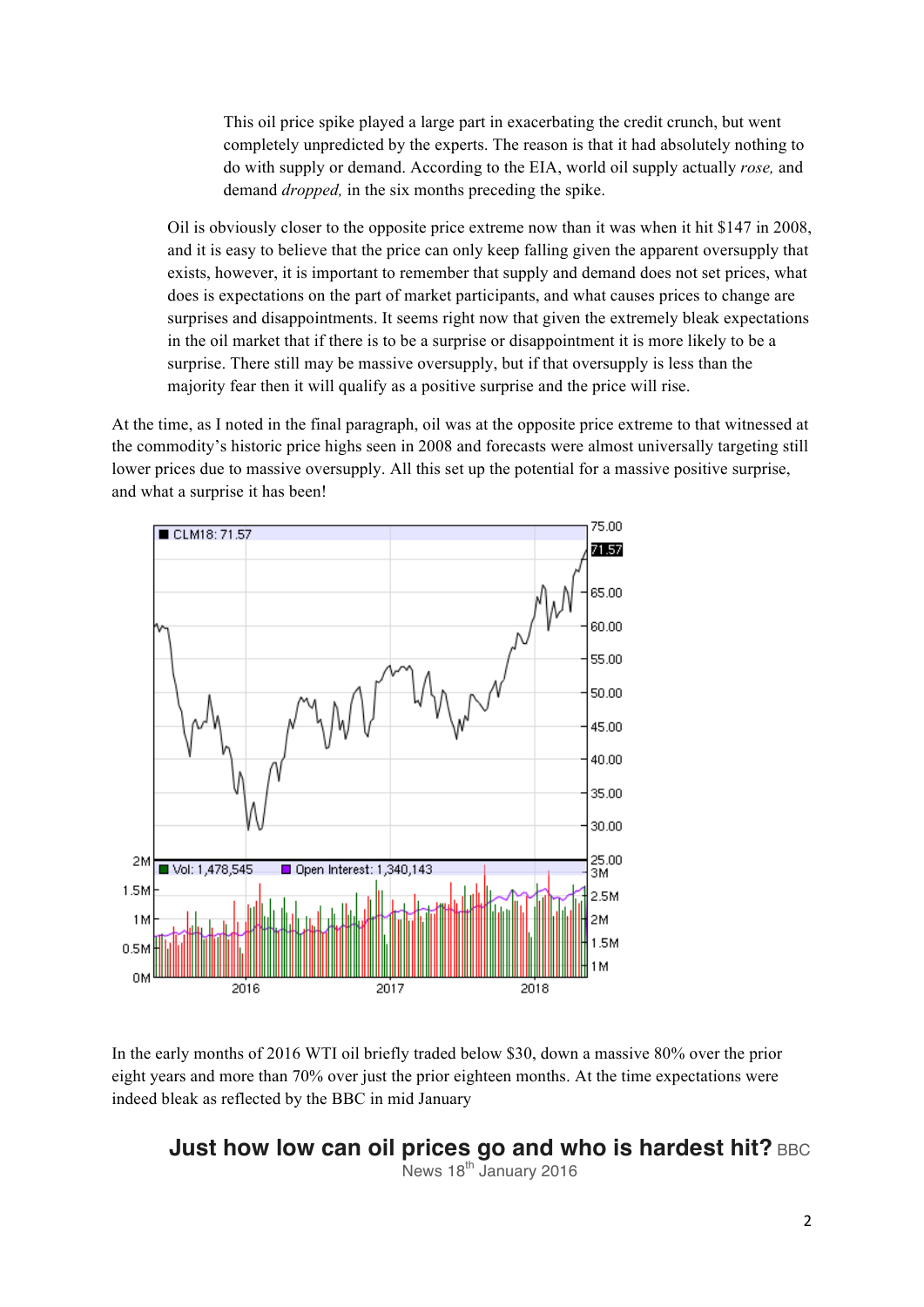Many analysts have slashed their 2016 oil price forecasts, with Morgan Stanley analysts saying that "oil in the \$20s is possible", if China devalues its currency further.

Economists at the Royal Bank of Scotland say that oil could fall to \$16, while Standard Chartered predicts that prices could hit just \$10 a barrel.

With hindsight it is obvious that 'slashing' forecasts was merely an extrapolation of the decline that had already been suffered, even though it may have been dressed up in a seemingly sensible assessment of supply and demand factors. It was also, far more importantly, an indication of just how bleak expectations were for the price of oil at that time. This raises the very important question of, where are we now, given that the price of oil, rather than cratering, has rocketed higher by close to 200%. Not surprisingly it is beginning to appear that we are once again at an opposite extreme, analysts are seemingly leapfrogging over each other to come up with higher and higher forecasts.

Reuters recently reported;

There is a risk that oil prices could hit \$100 per barrel next year for the first time since 2014, according to new research from Bank of America Merrill Lynch. It's primarily an old-fashioned case of more demand, less supply.

Daily FX ran the headline;

## **Crude Oil Price Forecast: Oil Leads As OPEC Boosts Demand Forecast**

Investing.com reported;

## **This Oil Rally Could Have Much Further To Go**

And one of the same banks that 'slashed' their forecasts two and a half years ago:

## Morgan Stanley Says a Shipping Revolution Has Oil Headed for \$90 Bloomberg 17<sup>th</sup> May 2018

I now feel fairly comfortable writing something similar, but the exact opposite, of what I wrote in January 2016. If there is to be a surprise, or a disappointment, for oil investors going forward it looks far more likely to be a disappointment. Irrespective of how the widely followed supply and demand numbers may change.

## **Stock market expectations**

Last month I highlighted that, particularly in the US, there was great 'hope' that earnings would beat expectations and so reignite the bull market, that had failed to 'melt up' earlier this year when it slipped into a correction. I wrote;

Such optimism, the ease with which sell offs continue to be seen as an opportunity rather than a harbinger of worse times ahead, and the dominance of hope should all be seen as cautionary flags, not a signal that everything is in fact getting back to the so called 'normal' of 2017.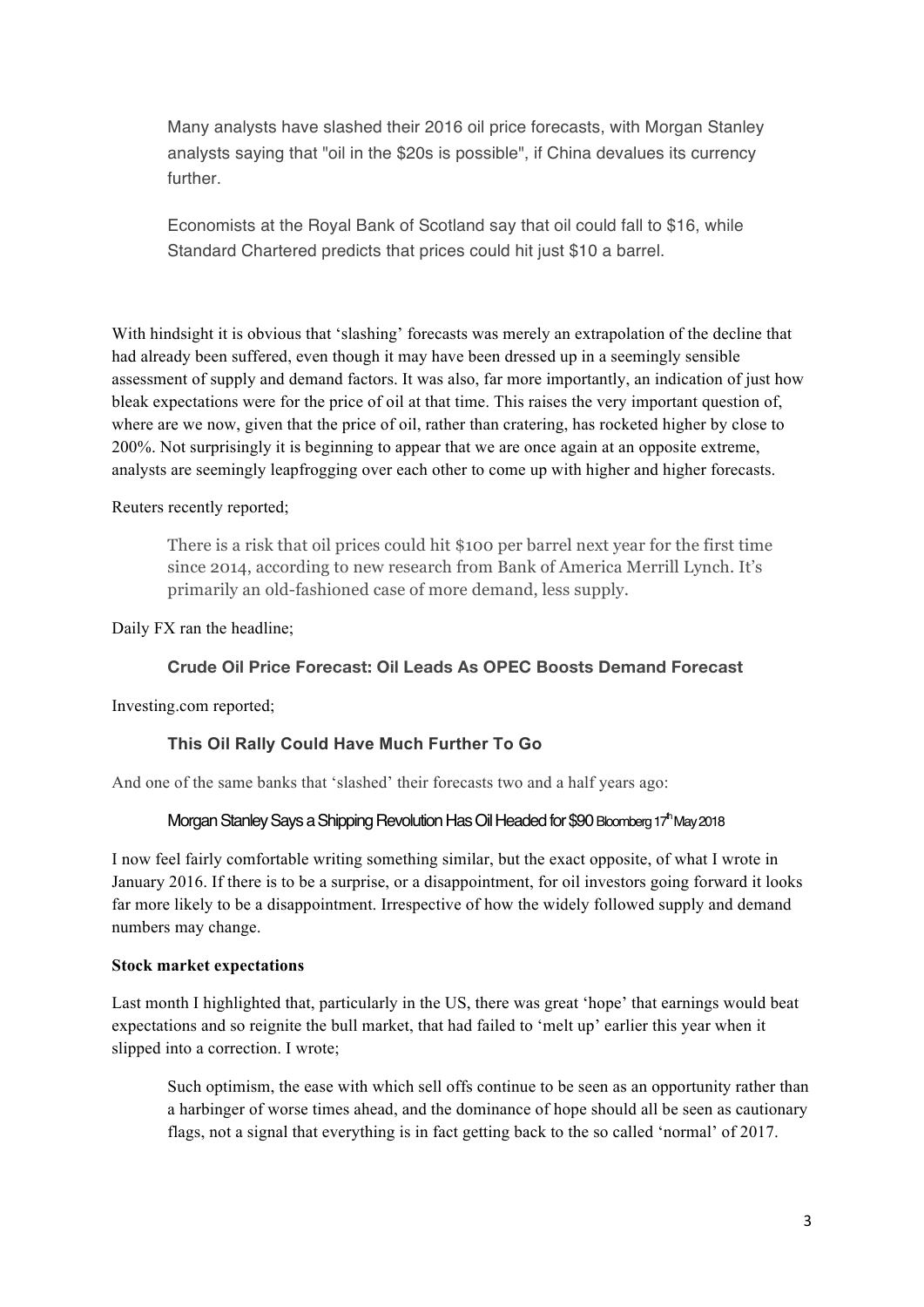Since then earnings have been delivered that did indeed surpass estimates but the market has failed to surge. This should be something of a warning sign. When good news fails to produce a move upwards it is likely that expectations were already far more stretched and that seems to be what is happening now. But this is not dampening the bulls 'hopes'. In fact, some are claiming that the fact that the market failed to rally on the good news about earnings is itself good news! Forbes late last month wrote;

#### **Worried About Flat Stock Market? Don't Be**

The article concluded with the following bottom line;

Forget the worrisome view that  $80\%$  of companies are beating expectations, but the market remains unmoved. There is actually fulsome analysis and evaluation going on, regardless of the amount of "surprise" in earnings reports. Moreover, while the hope is fading that good earnings reports will reignite the 2017 bull market, the stock market is holding its own – an important accomplishment at its near-correction level. Therefore, it appears that a good time to invest in stocks is approaching.

Perhaps the author is right, but I fear that he is grasping for any hope as the slide down the slope of hope continues. Expectations generally continue to be stretched on the upside. The chart below shows the percentage of respondents in the University of Michigan survey that expect the stock market to have a 50% or better chance of being up over the next twelve months compared to the S&P500. This survey has only given a value of 80% or higher on two previous occasions, July 2007, just three months ahead of the worst stock market rout in seventy years, and June 2015, just as the worst setback of the bull market to date began. Most recently, in November of last year, two months prior to the stock market's peak, this measure once again surpassed 80%



I have made the point many times in the past, that the best buying opportunities are never comfortable and never accompanied by a general feeling of optimism and elevated expectations. John Hussman in a recent essay summed this point up beautifully;

The key point is that strong investment opportunities are almost always born out of discomfort. Likewise, market collapses are almost always born out of confidence and euphoria. John Hussman

Expectations currently remain far closer to confidence and euphoria, rather than the discomfort felt at what eventually turns out to have been a great buying opportunity.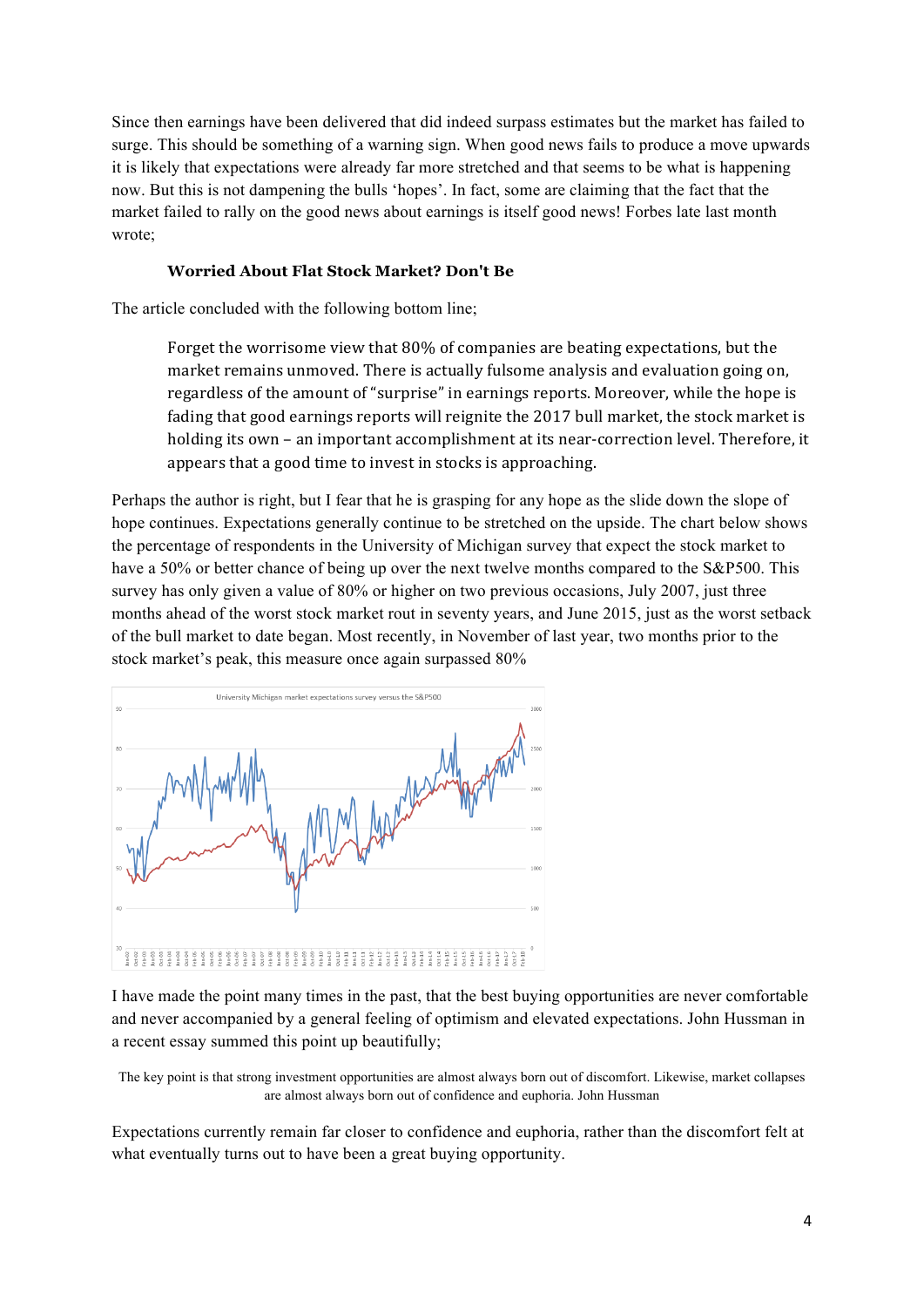#### **The inflation conundrum**

By now it is obvious that longer term interest rates, as measured by the US 10 year treasury yield, are rising, this eventuality was far from obvious two years ago and was certainly the opposite of what the majority were forecasting back then. In August of 2016 I wrote the following about forecasters possibly lagging behind interest rate moves, (rather than leading them) as what may have been the long term secular low in ten year treasury yields occurred;

A similar behaviour was apparent in bond yields back in 2012. As I commented back then I only became concerned as to the possibility of a low in yields having been seen once the majority of forecasters gave up forecasting a reversal in yields and created the overwhelming chorus of lower for longer. As with the analyst estimates above, this was just at the wrong time.



It is possible a similar surprise may be setting up in the yield on ten year US Treasuries.

The chart above from Bloomberg shows the average forecast for where ten year yields will be at the end of the year and the actual level of ten year yields. Sadly it only goes back to the beginning of this year but a similar behaviour to that of the analyst forecasts can be seen. The steepest cuts in forecasts are only made after the actual yield has already fallen but importantly those cuts never show confidence in the decline continuing. That is until now. Finally, with yields having hit those new lows in July described earlier and confidence in the outlook for treasuries having risen sharply, the median forecast has seen its largest cut year to date. Unfortunately those cuts have been made just as actual yields have risen and the two lines have crossed for the first time. Another potential whipsawing of forecasters may well be in the making.

Updating where yields have gone since then shows that indeed a massive whipsawing did occur.

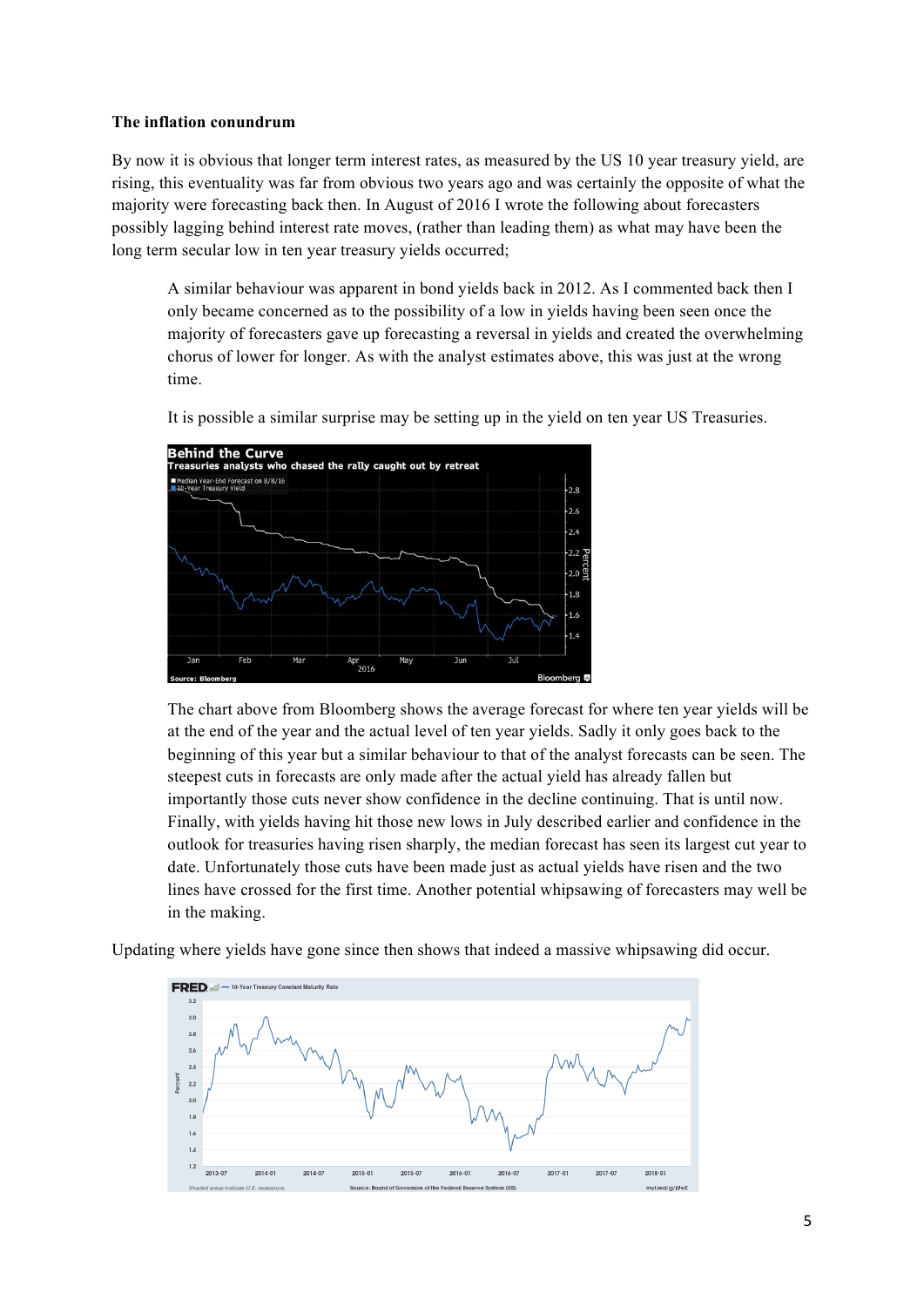The enormous slashing of expectations was indeed taking place just as yields were embarking on a huge reversal that has seen ten year treasury yields more than double. Remarkably it seems that analysts and economists are continuing their historic trend of following a market's move rather than forecasting where it may be heading. As recently as late April, with yields already setting multi year highs over 3% Bloomberg reported one strategist forecasting a year end 'target' of 3.2% and went on to report;

The consensus across Wall Street agrees: rates are rising, but perhaps not in a hurry. J P Morgan Chase and Co estimates the 10 year yield will end 2018 at 3.15%, the same as the median forecast of 56 analysts surveyed by Bloomberg.

Since then ten year yields have hit a high of 3.12% and the consensus continues to be that while rates may rise the rise wont be that dramatic or indeed anything to materially worry about. Indeed, one widely followed bond guru was quoted as stating that the bond bear market had gone into 'hibernation'. This may well be the case, however, the important characteristic of the bond market currently is that there continues to be far more scope for yields to surprise (or perhaps disappoint) on the upside rather trading benignly around current levels.

That complacency, and the chasing for yield behaviour it encourages, can also be seen in the historically still low spreads between high yield bonds and treasuries.



Further evidence of such complacency could be seen in a recent Bloomberg article titled;

## **It's Not 2007, and Junk Bonds Can Still Be Dancing**

Spreads are tight, but credit markets are functioning as they should

The article, rather than comforting investors, should alert investors as to the risk of disappointment. Just as the then Citigroups CEO, Charles Price, comments about continuing to dance as long as the music was playing in mid 2007's can now be seen as a major indication of both hubris and complacency, a similar degree of hubris and complacency can be seen in debt markets now. Unfortunately neither of these characteristics are found in the early stages of a healthy market move.

## **Are homebuilders telling us something?**

Rising interest rates have also had their effect on US Homebuilders, but only very recently. As late as the end of last year expectations towards this sector were as elevated as they had been for years, as the following Bloomberg article from late December 2017 highlighted;

# **U.S. Homebuilder Sentiment Hits Highest Level in 18 Years**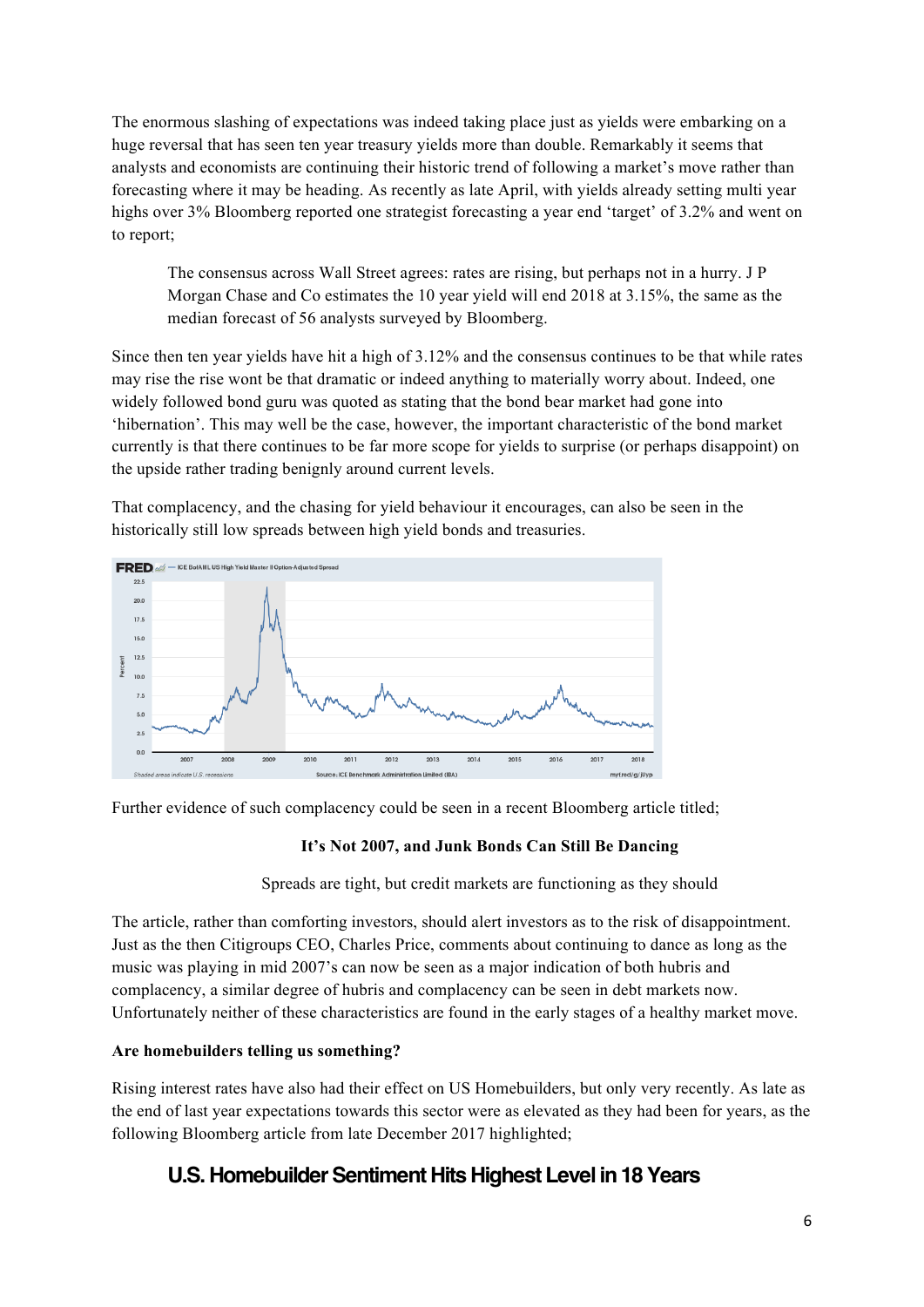Since then the fortunes of the homebuilders' stocks have floundered, falling 20% from their highs in late January, as can be seen in the following chart of the SPDR Homebuilders ETF.



This was after they had risen six fold over the prior nine years. It is remarkable how often important peaks occur after an asset has risen six fold in price as I discussed last month. The high point reached by US homebuilders was remarkably similar to that seen twelve years earlier, at least in the ETF shown above.

A longer term history can be seen in the price histories of some of the underlying homebuilding stocks; Lennar, Pulte Homes and DR Horton